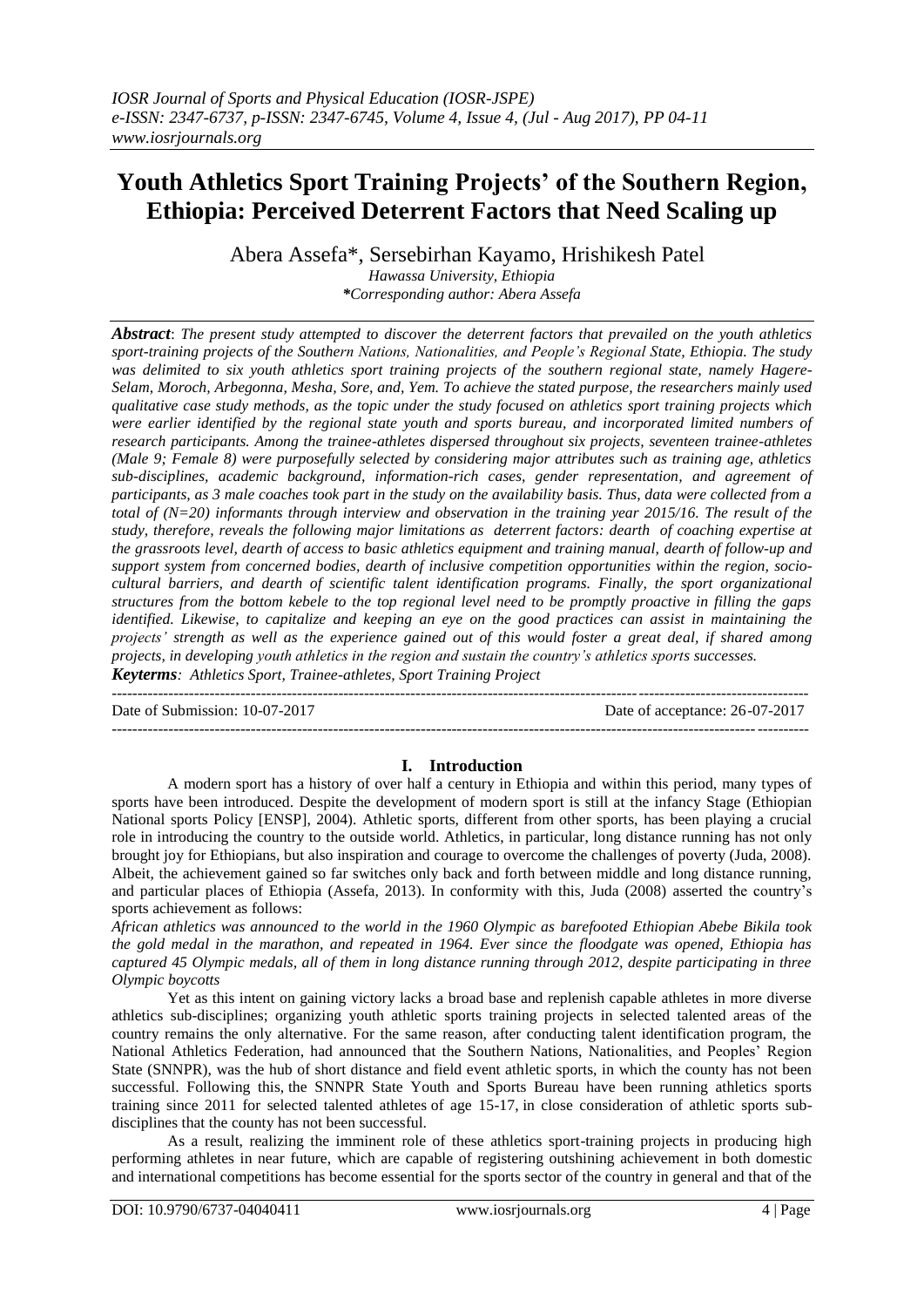southern region in particular. To this end, identifying the hitherto shortcomings of these youth athletic sports projects' are among the tools that regional sports bureau can make use of, in order to monitor the effectiveness of the projects, and if any gaps, help in devising ways for improvement. More emphatically, to maximize ways to expand athletics sports projects into other inaccessible areas of the southern region. It is therefore with this understanding that the researchers have taken the initiative to conduct this study. The reasons here under further justify the needs of the study:

 $\triangleright$  To date, there is a paucity of research on Ethiopian athletic sports in general, and there is no single study on athletic sports projects in particular, as there are no documented reports aimed at the aforementioned topic. Thereby, this research may throw up many questions that need further investigation about the region's athletic sports training, progress, and achievement. Moreover, it assists to adopt appropriate measures in order to bring about a holistic development of athletics sport throughout the southern region of Ethiopia.

## **II. Objectives Of The Study**

This study is meant to get reliable and valid information that can aid for the improvement of SNNPR state athletics sport projects' program. More specifically, the study aims:

- 1. To find out the deterrent factors, if any, in youth athletic sports training projects' of SNNPR state, Ethiopia
- 2. To provide possible suggestions for the improvement of youth athletic sports training projects' of SNNPR State, Ethiopia

## **RESEARCH DESIGN**

Qualitative case study research design was employed in order to discover the deterrent factors, which prevailed on the athletics sport-training projects of the SNNPR state, Ethiopia. As noted by Marriam (1998), case study design is effective when the research describes and analyzes of phenomena or social units such as an individual, program, events, processes, institutions, and groups. Given this evidence, as viable design, a qualitative case study can have a great contribution in elucidating the phenomenon under the study.

## **STUDY AREA AND PERIOD**

The Southern Nation Nationality and Peoples' Regional State [SNNPR] is one of the nine decentralized regional states that constitute the Federal Government of Ethiopia. The SNNPR state is, in fact, an extremely ethnically diverse region of Ethiopia, inhabited by more than 80 ethnic groups, of which over 45 (or 56 percent) are indigenous in the region (The Central Statistical Agency, 1996). In addition to this, it is one of the largest regions in Ethiopia, accounting for more than 10 percent of the country's land area. Based on the Census conducted by the Central Statistical Agency of Ethiopia (2007), the region has an estimated total population of 14,929,548, of whom 7,425,918 were men and 7,503,630 were women (UNOCHA-Ethiopia). The data collection was conducted throughout regionally organized athletics sport-training projects' vicinities from February to April 2016, and the following six athletics sports projects in SNNPR state were included: Hagereselam; Arebegona; Morocho; Mesha; Sori, and Yem.

## **TARGET POPULATION**

The target populations for this case study were 8 male and 9 female trainee-athletes  $(n=17)$ . Three male coaches in the aforementioned six athletics sport-training projects' of SNNPR state, Ethiopia, were also included.

#### **SAMPLE SELECTION**

Projects were identified, bearing in mind resources, and the endorsed projects list of the regional sports bureau. Above all, due to the need to make the sample more diverse by including informants from different projects, athletics sports sub-disciplines, and areas of SNNPR state. Once the projects were identified and access was obtained, purposive - a non-probability sampling method was utilized to draw up the informants. In conformity with this, Patton (1990:169) highlighted that purposive sampling is one of the most common sampling strategies; informants participate according to preselected criteria relevant to a particular research question.

Accordingly, the researchers tried to put together informants from the diverse background based on the following major attributes: training age; gender representation; academic background; representation from various athletics sub-disciplines; information-rich cases, such as representatives, group leaders, and subdiscipline captains. In the training year 2015 /2016, therefore, the total number of seventeen trainee-athletes (9 males and 8 females), were selected purposefully from six athletics sport training projects' of SNNPR state, i.e., Hagere-Selam, Moroch, Arbegonna, Mesha, Sore, and, Yem. In like manner, to consolidate the result obtained, three accessible male coaches' one from each Morcho, Mesha, and Arebegona athletics sport training projects have taken part in the face-to-face interview as well.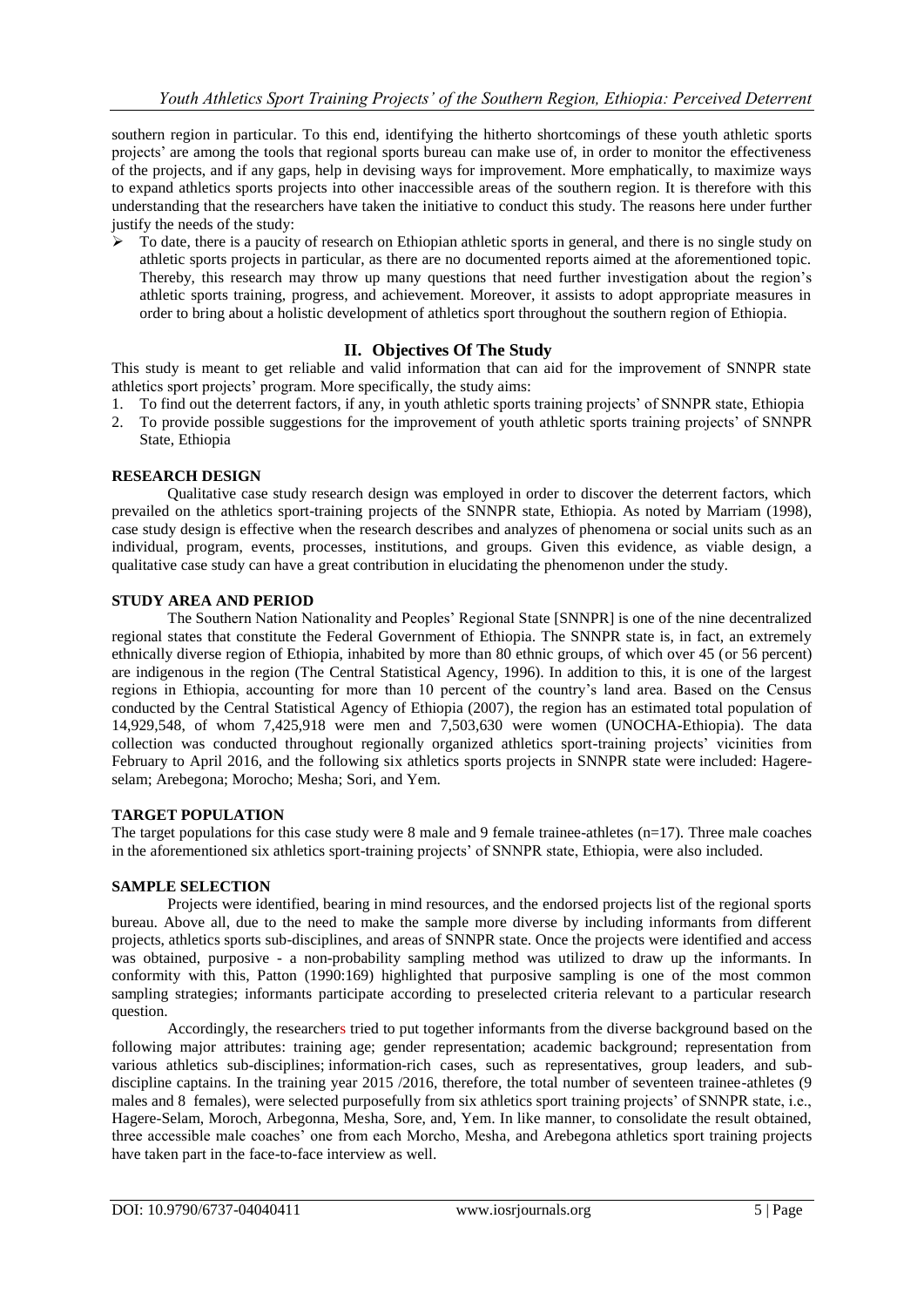| *Participants | <b>Sex</b> | Age | Edu. Level       | Athletics discipline  | Training project                  |
|---------------|------------|-----|------------------|-----------------------|-----------------------------------|
| $Pa-1$        | Male       | 15  | 9th              | <b>Short Distance</b> | Hagre-selam                       |
| $Pa-2$        | Male       | 17  | 8th              | Middle Distance       | Hagre-selam                       |
| $Pa-3$        | Female     | 16  | 7th              |                       | Jumping/ShortDistance Hagre-selam |
| $Pa-4$        | Female     | 14  | 7th              | <b>Short Distance</b> | Morocho                           |
| $Pa-5$        | Female     | 17  | 9th              | Middle Distance       | Morocho                           |
| $Pa-6$        | Male       | 16  | 10th             | Shot put/Discus       | Morocho                           |
| $Pa-7$        | Male       | 14  | 8th              | Hurdle                | Morocho                           |
| $Pa-8$        | Female     | 17  | 7th              | Long Distance         | Arebegona                         |
| $Pa-9$        | Female     | 15  | 9th              | <b>Short Distance</b> | Arebegona                         |
| $Pa-10$       | Male       | 16  | 9th              | Javelin Thrower       | Arebegona                         |
| $Pa-11$       | Male       | 17  | Qth              | Short distance        | Arebegona                         |
| $Pa-12$       | Female     | 16  | 10th             | <b>Short Distance</b> | Mesha                             |
| $Pa-13$       | Male       | 18  | 10 <sub>th</sub> | Long Jump             | Mesha                             |
| $Pa-14$       | Female     | 14  | 7th              | Middle Distance       | Sori                              |
| $Pa-15$       | Male       | 15  | <b>9th</b>       | Middle Distance       | Sori                              |
| $Pa-16$       | Female     | 14  | 8th              | <b>Short Distance</b> | Yem                               |
| $Pa-17$       | Male       | 16  | 9th              | Middle Distance       | Yem                               |

## **Table1:** Characteristics of the Trainee-athletes involved in the Interview

\* In order to maintain anonymity for ethical consideration, the researcher used "Pa", which stands for participant with consecutive number. A total  $(n=17)$  trainee-athletes that is nine male and eight female, participated in the interview.

| Table2: Characteristics of coaches participated in the interview |  |  |
|------------------------------------------------------------------|--|--|
|                                                                  |  |  |

| Participants                                | <b>Sex</b>                                                                                              | project        | Full time Job              |  |  |  |  |
|---------------------------------------------|---------------------------------------------------------------------------------------------------------|----------------|----------------------------|--|--|--|--|
| $Pa-18$                                     | Male                                                                                                    | Morocho        | Warda sport bureau officer |  |  |  |  |
| $Pa-19$                                     | Male                                                                                                    | Mesha Morisito | Mesha finance tax office   |  |  |  |  |
| $Pa-20$                                     | Male                                                                                                    | Arebegona      | physical Education teacher |  |  |  |  |
|                                             | * Three male coaches' one from each Morcho, Mesha, and Arebegona athletics sport training projects have |                |                            |  |  |  |  |
| participated in the face-to-face interview. |                                                                                                         |                |                            |  |  |  |  |





#### *(Adapted from Yin, 2003:50).*

\**Besides the trainee-athletes indicated above, three male coaches one from each Arebegona, Moroch and Mesha athletics sport projects, have taken part in the study.*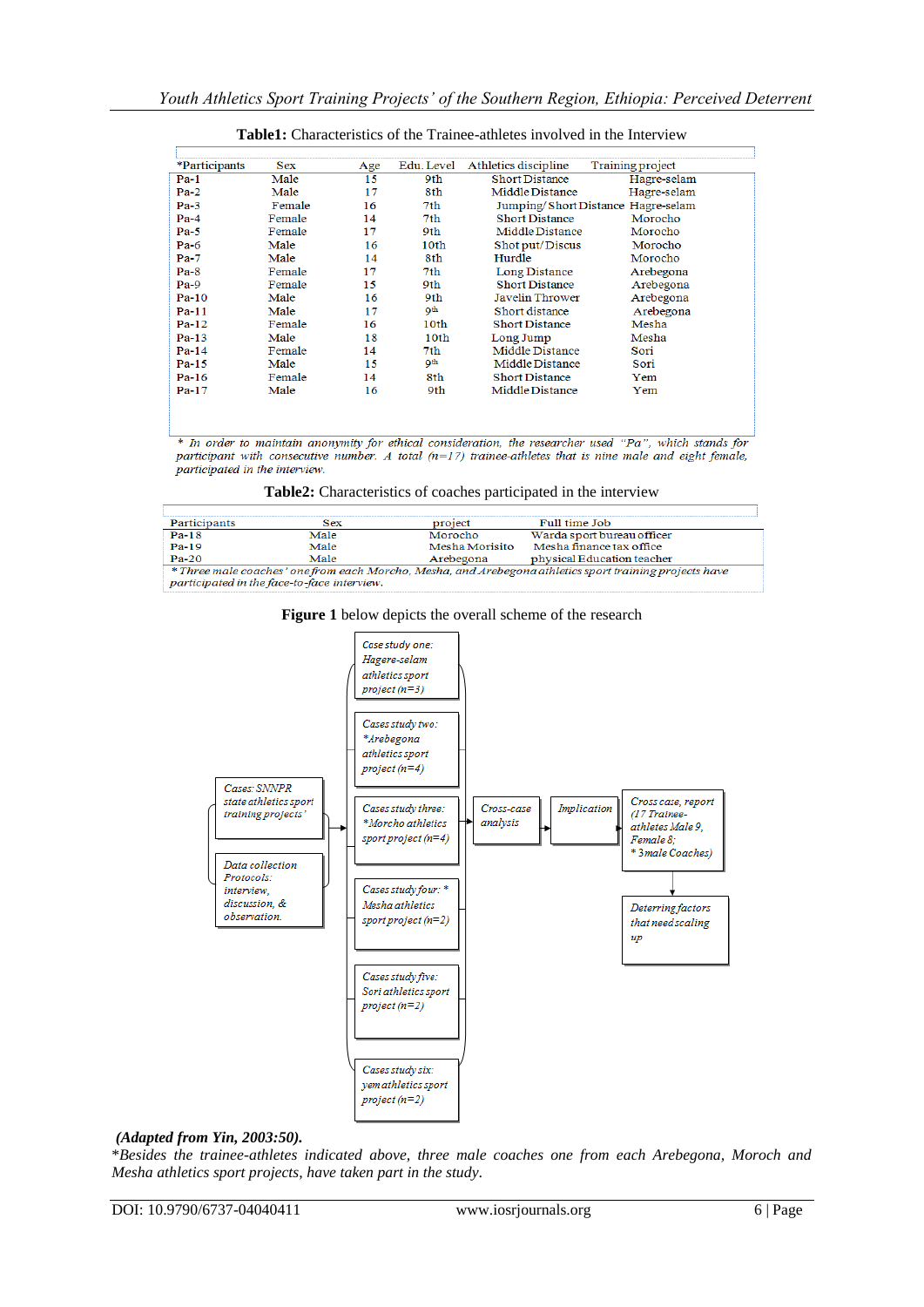## **INSTRUMENTS**

Semi-structured, in- depth interview was employed to describe the athletics sport-training projects detailed phenomenon from deterring-factors perspectives. After acquiring each interviewee's permission, every effort was made to create a friendly atmosphere of trust and confidence in order to make informants feel at ease while talking to and discussing with the interviewer. Each interview approximately lasted between 15-25 minutes, and carried out in the respective athletics sports projects taking into consideration the interest of the informants. Besides, the interview was conducted in Amharic or local language, being accompanied by the interpreter for ease of communication and clarity of ideas. The topics raised during the interview went along with the leading research questions. Accordingly, information from the semi-structured interview was transcribed, and then key quotes were highlighted, coded, and sorted out into deterrent factors themes *(See figure one).*

## **ETHICAL CONSIDERATIONS**

The research was undertaken after clearance had been obtained from both regional youth and sports bureau, and Hawassa University- sports science department. Verbal consent to participate in the study was sought from each study participant before the interview was undertaken. Besides, the researchers guaranteed the participants that the information obtained is utilized for nothing other than for understanding the research issue. Names of the respondents were not recorded during the interview to ensure the confidentiality and anonymity of the informant.

#### **III. Result**

The finding of the study was thematically subsumed, after cross- case analysis, and reported as follows:



## **IV. Discussion**

## **Deterring Factors that Need Scaling Up**

## **A. Dearth of coaching expertise at the grassroots level**

Substantial numbers of research informants have explained that the training schemes have been largely affected by the absence of coaches in either quality and quantity or athletics sports sub-specialization. For example, Salam [pa-5], a 17 year old trainee–athlete from Morocho athletics sports training project whose name has been changed for anonymity, described the dearth of coaches as follows:

*…a shift system of schooling, when there is a school in the morning, the sports training will be in the afternoon, when there is a school in the afternoon shift; the training program will be early in the morning. This actually goes for three days within a week- on Tuesday, Thursday, and Saturday and so the presence of the coach is necessary within the first and second training days in both morning and afternoon training sessions. When there is no school on Saturday, large numbers of athletes gathered from both shifts- probably estimated from 55-65, in the morning session, to work with the only coach who is nearby (Feb 2016).*

A male coach from Mesha [pa-19] athletics sport project also further consolidated the above idea as follows:

*every time the numbers of trainee-athletes are getting bigger, but there are no adequate resources as well as coaches, which accommodate the growing number. In fact, only 30 trainee-athletes are eligible to get sports wears in this project, yet trainee-athletes those who are interested and do regular training exceed the described number into two folds (March 2016).*

As one looks at the above statement in-depth, it is not hard to understand that working with large number of trainee-athletes, coming with different skills and various athletics sub-disciplines, in the area where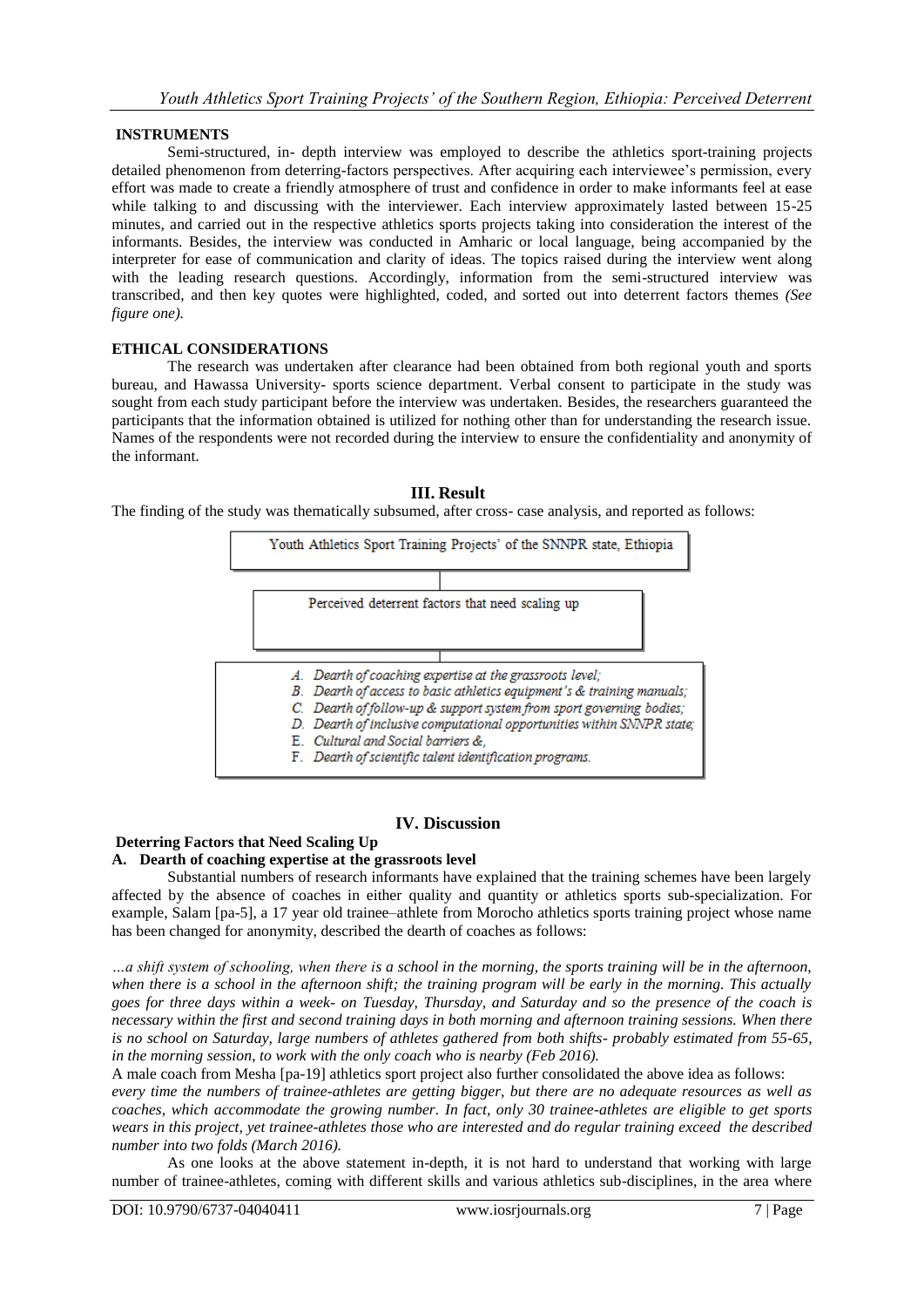there are no adequate resources, and when this is coupled again with other responsibilities, this may let the coach to fall into considerable stress. One of research informant coach, pseudonym Molla [pa- 18], also echoed the same view, as follows:

*the most difficult stuff, which too often become stumbling blocks for effective athletics training programs were the elevated number of trainee-athletes coming into the training and the mixed nature of the athletics sport itself, on the site where there is one coach and it is hardly possible to get adequate athletics equipment (Feb 2016).*

To this end, it is worth quoting the International Olympic Committee [IOC], (2015) concise statement, which reads as, "It takes a minimum of 10 years and 10,000 hours of training for the talented athlete to reach the elite level. This translates into a little more than three hours of training or competition a day for ten years''. One can deduce, from this, there is no short cut in the stages of athletes' training development and is a long-term process that demands full time, well-trained, properly supported coaches, working with a small number of athletes, and equipped with adequate program resource that provides a real opportunity to maximize athlete's potential.

## **B. Dearth of access to basic athletic sport equipment and training manual**

Many informants expressed during the interview that basic athletics sports equipment and training manual have debilitated the training schemes largely. Emphasizing on the same issue, factiously named Kebede [pa-10], a 9th grade student, and thrower from Arebegona athletics project has to say this:

*Track event athletics in general, does not require many facilitie and if there is a need, performed with improvised equipment's, for example; huddlers use wooden made hurdles in their training program. Unlikely, throwers require basic equipment's such as javelin, shot put, discus, and hammer. In this project, in this year, could not get and see any of these. In fact, there is only one broken Javelin, which is mended often by the coach (March 2016).*

On the same issue, similar responses were repeatedly given and one informant from Morocho project, under the cover name Tolcha- a 16 years of age [pa- 6], is worth mentioning. He rightly put it:

*Several trainee-athletes are interested in running event, and a coach works closely with these athletes, too. As the discipline, it consists of good role models in the world and Olympic championships, even from this particular place - Diramo afarrara like the best-known name in the Marathon Belayneh Densamo. The setting of the area is also conducive and a coach is familiar with running events, in particularly middle and long distances. Where the problem lays is that different age groups, experienced and novice come together in large number, regardless of the distance compete. Besides, there are field events trainee-athletes, in the site where there is hardly any basic field event equipment (Feb 2016).*

Respondents' descriptions in both cases vividly exhibited the dearth of basic equipment and coaching manuals in the athletics projects. This is also fortified in the same voice during different informant's interviews were held separately. In this regard, Omoeuan (1996) posited that facilities and equipment are the important among all factors that affect the growth of the sports. He further goes to add that it would not be important to achieve a satisfactory result from athletes, whose training facilities are inadequate or substandard. Yet another idea by Aluko (1999) is that, good sport programs can function at full effectiveness only, when it is supported with effective equipment in good conditions. For the same reason, provision of adequate facilities and equipment is as important as providing adequate incentive for the athlete, as indicated by Awoma (2005).

## **C. Dearth of follow-up and support system from sport governing bodies and others**

The other main factor that has got the informants due consideration was a dearth of follow-up and support system anticipated from those affiliated bodies. Such support system is sought primarily from the regional top-level sports officers to the lower ones. In this regard, one informant from Arebegona athletics sport project under the cover name Berhaney [pa-11] briefly expressed ,''Woreda [lower level] sport bureau is the closest of all as far as this athletics project is concerned, but they don't appear in the training field as usual as expected''. Another male 16 years of age informant, from Mesha morisito athletics sport project anonymously named-kebede (pa-13), in the same vein, is quoted to have said:

*Not only the reinforcement package given to 30 trainee-athletes, but also comes after the training calendar has completed. Had there been a proper follow-up from the concerned sectors, it would not come late. If they, sport governing bodies at the grass root level come on the spot at least ones in a month, they could come to know the very shortcomings and strengths of the project and then they could be our voices (April 2016).*

On the same issue, one informant of 17 years of age from Hagere-selam athletics sport project under the cover name Bekele [pa-2] forwarded his opinion a bit in different ways as follows:

*No one is here to train us. We often being in four or five bundles based on the athletics sub-disciplines' closeness performs the training. Officials often come at the end of the training year, if I am not mistaken most probably from Hawassa -97k/m, to offer us the sportswear. We give a call to our friends who are at a far*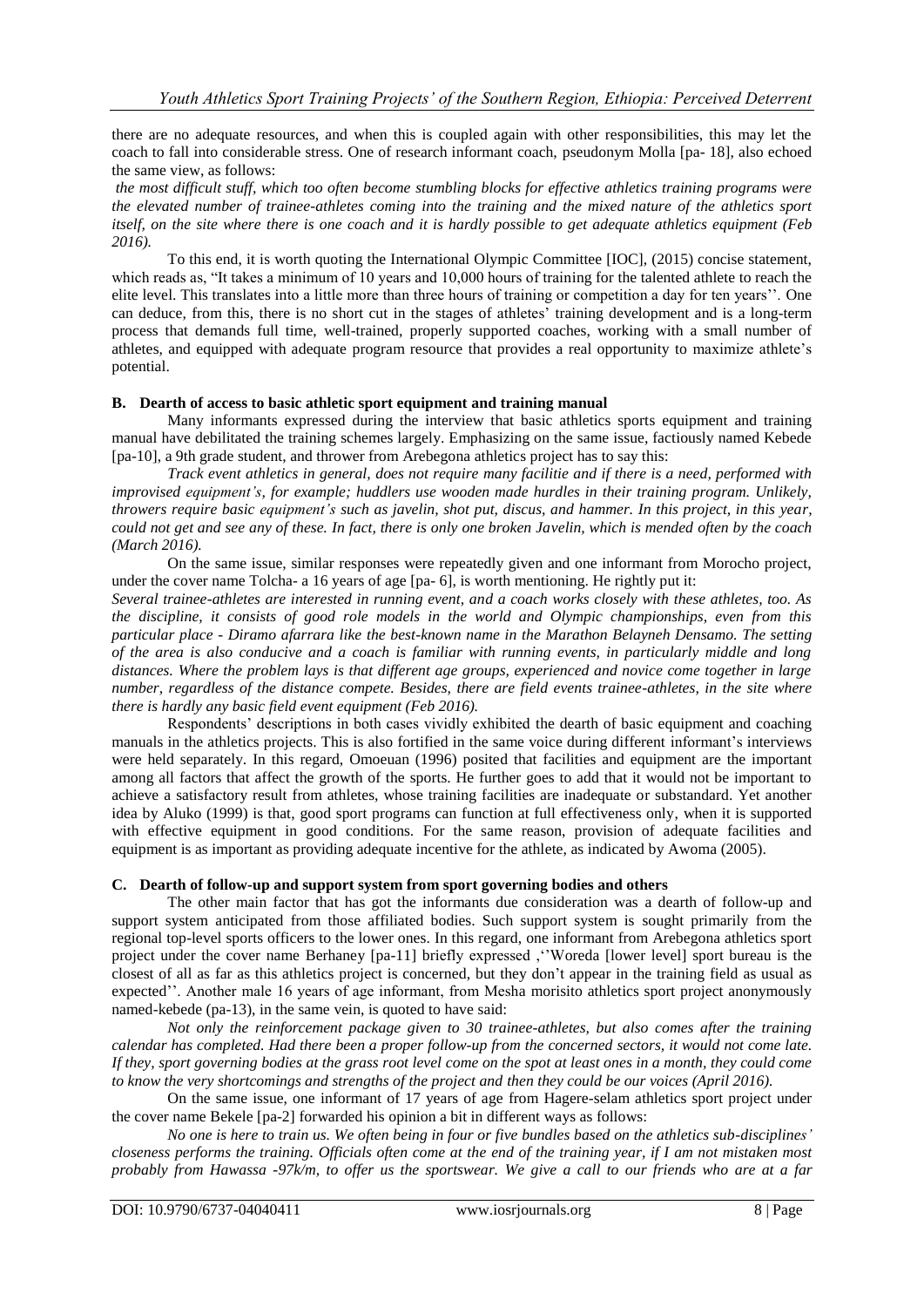### *distance, to come and take the stuffs. This provides you an insight to what extent the role of the coach and the sport-affiliated bodies are like (Feb 2016).*

The above idea, though expressed by one trainee-athlete, was shared by almost all. When we look in to the above responses in -depth, it is not hard to understand that the support and the supervision, which is sought from the top to down sport sectors officials i.e., regional level, zonal, woredea, and, kebele have not been as strong as anticipated. When one looks at the sport policy of the country (1998) finds that, encouraging the participation of children and youth in sport activities according to their inclinations by forming sport clubs, is one of the significant aspect of the sport sectors.

## **D. Dearth of inclusive competition opportunities within SNNPR state**

Significant number of informants described that, there is competition once in a year among the regionally organized athletics sport projects. Yet the informants cannot retreat from voicing their concerns in this regard, for instance, from Arebegona project-17 years of age anonymously named Dirib [pa-8] briefly here is worth quoting, "it does not participate all, and so it lacks comprehensiveness". In a more detailed and elaborate way a coach from the same athletics project of Drib's who is [pa-20] has this to say:

*With limited competition opportunities, there is a little possibility for youth trainee- athletes to excel in athletics sport. Notably, a competition skill like any other sports skill requires improvement to stimulate the physical, technical, tactical, and psychological demands. Even though thirty trainee-athletes were actively enrolled in different athletics sub-disciplines; for the most part the computational package offered from regional sport governing body does not accommodate more than nine athletes. To this end, many trainee-athletes were ready to compete in different athletics disciplines, but only a few athletes are bestowed the opportunity. (March 2016).*

To have a better picture of what has been said above and to strengthen the accounts, anonymously named Biruk [pa-12], 16 years old trainee-athlete from Mesha project is worth quoting:

*There is no local contest among the projects found nearby. Trainee-athletes carry out often trial tests in the field that is not accurately measured. Even if there are competitions held within the region and national levels, we do not get the exact information prior to where, when, at which level and who organizes it. Besides, competing with senior full time athletes that represent either by club or by team, has an impact on junior athletes' mentality – '' often vie with but not win''. What's more, personal financial limitations are the major obstacles to take part in such competitions, as there is transportation, accommodation, food …etc expenses. When this is coupled with school work again it becomes a fundamental problem (April, 2016).*

Another informant by the cover name Molla [pa-7] commented pertaining to locally organized competition challenges that he believes are extremely beneficial, 'if you do not have competition at your level, for what purpose are you being trained? Senior and juniors are competing in the same stage…; the training has missed the major driving force… competition".

In this regard, the sport administration manual of International Olympic Committee (2009) eloquently descries the topic under discussion, "competition at the right level and frequency is essential for the development of athletic''. It further asserts that competition provides a focal point for training goals and an important motivation for daily training. Similarly, Thompson (2009) pointed out that competition provides the ultimate test, where all the factors such as skill, physical conditioning, knowledge, motivation, and strategy, are tested together. In fact, careful evaluation of computational results can allow a coach to pin point weaknesses or strengths and to adjust training if necessary.

## **E. Cultural and Social Barriers**

Quite a lot of female informants during interviews alluded that socio-cultural factor is one of the major barrier in athletics sport participation. The following 15 years old female trainee-athlete [pa-9] from Arebegona project briefly signified what many female informants have raised:

*Already existing cultural discourse with the notion that sport is not for women and women are not for sport, has left a significant negative impact on the society's perception. The area is also rural and most families do not have a formal educational exposure; it is difficult for girls to get the anticipated support from parents, as these factors' contribution. Even though in these days, certain degrees of shift are there on these myths as newly organized full time athletics sport club, Sidaama Bunna training camp is here with us in Arebegona (March,2016).* On the same issue but with the different tone a female trainee-athlete from Sori athletics sports project, 14 years and fictitious name Salamawite [pa-14], contends that:

*Traditional cultural stereotypes "home-maker'' and "caregiver", has made in particular the females' active participation somewhat difficult and has sidelined them. In fact, beliefs and traditions within a community do have their own parts and can be seen easily even within one family roof, socialized differently – '' it is allowed to play for a son, but not for the daughter. Besides, day to day life activities in the household prevent us from not being serious in the training (April, 2016).*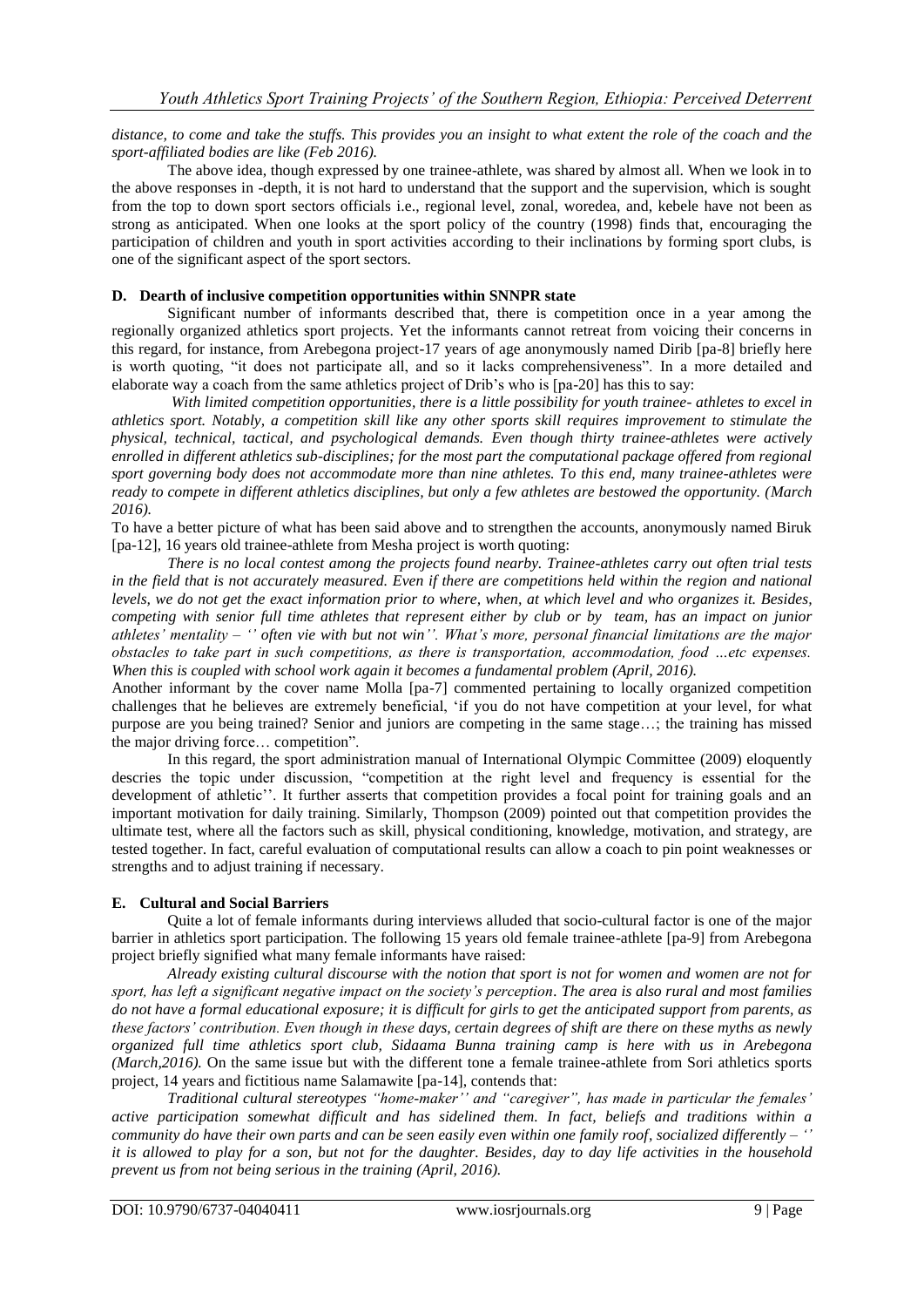A coach from Arebegona [Pa-20] on the other hand viewed the issue from a socio-economic perspective and reads as follows:

*Different trainee-athletes are coming from varied economic background families. Some families serve a good food after a workout, still others cannot provide at all. This is another pressure deterring the training scheme. For those who cannot get easily something to eat and come from a distance, at least, to provide a single meal after a workout remains to be a key question that requires an immediate response. On the top of that health and medical issues require the due attention of the concerned bodies input, for example, providing soaps, tissue papers, pads (March 2016).*

What is apparent from the aforementioned discussion is that the barriers to women's sports participation are multiple and may intersect each other in different ways. Hence, the women may also find it necessary to fight the traditional cultural stereotypes believed by them being with other women affiliated organizations.

## **F. Dearth of Scientific Talent Identification Programs**

One of the several explanations provided by the trainee-athletes particularly from those who fail to get the yearly provided incentives was pertaining to the irregularity of recruitment procedures. One of the informants by cover name Tigest [pa-4] comments on this issue and it is worthy to note:

*Not as such transparent recruitment procedures, as to how to be entitled particularly to the yearly offered money and sport wears. It is not quite a matter of getting a sort of incentive or not, rather an inquiry of fairness. As far as many athletes are still by far better than those benefited ones. Besides, without exaggeration just to get a promotion to the next stage is harder; unless you do have acquaintance with someone in the clubs or teams (April 2016).* Salam, [Pa-5] a woman who has been in the Morcho project for the last two years but not qualified for the yearly presented reinforcements also expressed in a general manner the issue as follows:

*Kids and youths are working together, even if this project is for those who are between 15-17 years of ages. Having funded kid's athletics program strengthens this project, as today's kids will be tomorrow's youth athletes, even at an early age being equipped with the very interest of athletic sports. The other way-out of this problem would be to double the numbers of those who are entitled to yearly incentives and break down the training schemes in terms of different athletics sub-discipline by assigning a sufficient number of skilled coaches (Feb 2016).*

Still, one coach by the cover name Abebe from Morocho athletics project [pa-18] has to say this:

*This is all about having a well-equipped training manual, which comprises and addresses vividly the issue of athletic sports talent identification procedures. There is also a mismatch of interests between talent identification and talent development. Frankly speaking, recently by looking performance, physique, interest …etc youths from the school are encouraged to come to the project and participate. However, in these days it is not possible to think of this, as this project alone comprised around 47 trainees- athletes outside those 30 registered trainees (Feb,2016).* 

One of the significant themes that emerged in this study was the dearth of talent identification program and hence talent identification is being conducted in these projects based on observation of the coach. In fact, there is no modality and equipment to facilitate talent identification, as IOC (2010) talent identification is a knowledge based task in which the coach should be capable of applying scientific tests in measuring psychological, physiological, social, and technical abilities when identifying talented athletes with a potential of becoming elite. Still, there is a mismatch between talent identification and talent development that talent development is letting the athletes who had the ability to participate and be successful in the events taking place in the near future. Talent identification, on the other hand, is the prediction of future performance based upon an evaluation of current physical, technical, tactical, and physiological qualities (Jacksan, 1986).

## **V. Conclusion And Recommendation**

## **CONCLUSION**

From the discussion with trainee-athletes and coaches as well as observation of the respective youth, athletics sports training projects' of SNNPR state-Ethiopia, it is apparent that the athletics sport training being conducted in these projects are not as effective as anticipated. In light of the study result, dearth of coaching expertise, dearth of access to basic athletics equipment, dearth of support system anticipated from the agencies responsible for youth sports development, dearth of competition opportunities, cultural and social barriers and dearth of scientific talent identification programs, are identified as the core factors in deterring the effectiveness of the projects' program. The fact that athletics sport is becoming the leading sport and quite often practiced by many youths and kids alike. In general, it seems that there are areas that need scaling up and when this is seen in line with what the projects are organized to achieve, the youth and sport bureau need to redouble its effort in addressing the gaps so as to realize improvement and promote athletics sports successfully in the SNNPR state, Ethiopia.